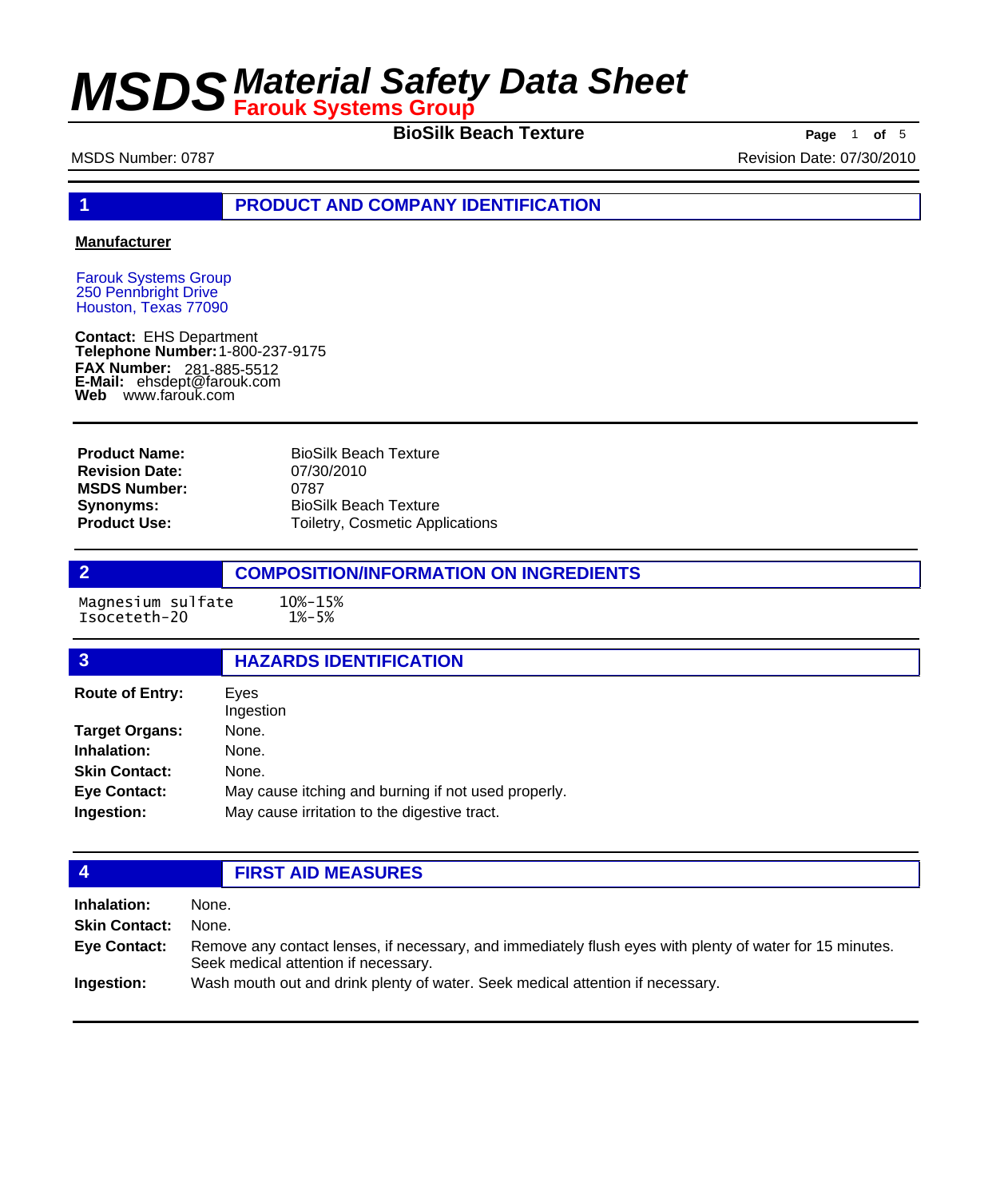**BioSilk Beach Texture Page** <sup>2</sup> **of** <sup>5</sup>

MSDS Number: 0787 Revision Date: 07/30/2010

**5 FIRE FIGHTING MEASURES**

FLASHPOINT AND METHOD: Not applicable FLAMMABLE LIQUIDS: Not available. AUTO IGNITION TEMP: None FLAMMABLE CLASS: None. BURNING RATE OF SOLID: Not available

GENERAL HAZARDS: Evacuate personnel downwind of fire to avoid inhalation of fumes and smoke. EXTINGUISHING METHODS: Chemical type foam, CO2(Carbon Dioxide), Dry Chemical, Water Fog

HAZARDOUS COMBUSTION PRODUCTS: None. FIRE FIGHTING PROCEDURES: This product is not flammable.However, hazardous decomposition and combustion products may be formed in a fire situation. Cool exposed containers with water spray to prevent overheating.

FIRE FIGHTING EQUIPMENT: Respiratory and eye protection are required for fire fighting personnel. Full protective equipment (Bunker Gear) and self contained breathing apparatus (SCBA) should be used for all indoor fires and significant outdoor fires. For small outdoor fires, which may be easily extinguished with a portable fire extinguisher, use of a SCBA may not be needed.

## **6 ACCIDENTAL RELEASE MEASURES**

SMALL SPILL: When a spill occurs, use absorbent material on the substance. Dispose of the material according to all local, state and federal regulations. Always use an absorbent material when cleaning up a spill.

ENVIRONMENTAL PRECAUTIONS: Avoid run-off or release into sewers, stormdrains and waterways.

GENERAL PRECAUTIONS: Remove containers away from flammable materials.

### *HANDLING AND STORAGE* Use appropriate personal protective equipment as specified in Section 8. Handle in a manner consistent with good household/personal techniques and practices. **Handling Precautions:** Keep containers/bottles securely sealed when not in use. Store in cool/dry conditions that do not exceed room temperature. Try to store product in temperatures between 40°F to 90° F. **Storage Requirements:**

## **8 EXPOSURE CONTROLS/PERSONAL PROTECTION**

| <b>Engineering Controls:</b>      | These recommendations provide general guideance for handling this product safely. Because<br>specific use conditions may vary, safety procedures should be developed for each specific<br>application of this product. When developing procedures, always consider potential waste,<br>disposal and personal safety issues. |
|-----------------------------------|-----------------------------------------------------------------------------------------------------------------------------------------------------------------------------------------------------------------------------------------------------------------------------------------------------------------------------|
| <b>Protective Equipment:</b>      | EYES AND FACE: For reasonable foreseeable uses of this product, eye and face protection<br>is not required.<br>SKIN: For reasonable foreseeable uses of this product, skin protection is not required.<br>RESPIRATORY: For reasonable foreseeable uses of this product, respiratory protection is not<br>required.          |
| <b>Exposure Guidelines/Other:</b> | EXPOSURE GUIDELINES: Overexposure is unlikely. Since all parameters cannot be foreseen, the use of engineering controls to reduce<br>exposure may be necessary.                                                                                                                                                             |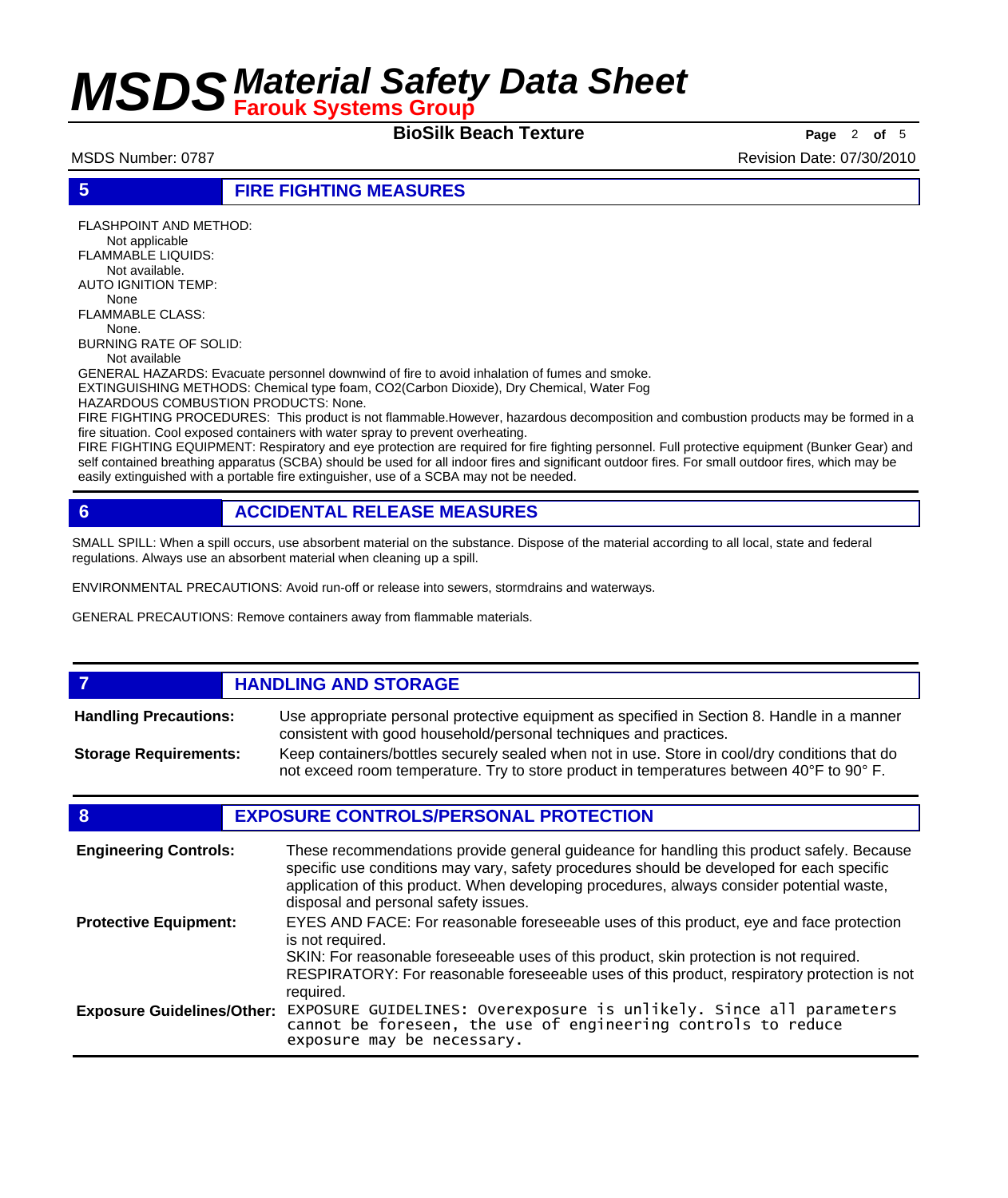**BioSilk Beach Texture Page** <sup>3</sup> **of** <sup>5</sup>

MSDS Number: 0787 Revision Date: 07/30/2010

### **9 PHYSICAL AND CHEMICAL PROPERTIES**

| Appearance:            | Clear liquid |  |
|------------------------|--------------|--|
| <b>Physical State:</b> | Liquid       |  |
| Odor:                  | Pleasant     |  |
| pH:                    | N/A          |  |
| Vapor Pressure:        | N/A          |  |
| <b>Vapor Density:</b>  | N/A          |  |

**Boiling Point:** Not determined **Freezing/Melting Pt.:** N/A **Solubility:** Soluble in water. **Spec Grav./Density:** .98-1.02

## **10 STABILITY AND REACTIVITY Stability:** YES **Conditions to avoid:** Extreme temperatures. Keep from freezing. Materials to avoid (incompatability): Keep away from strong oxidizing material. **Hazardous Decomposition products:** None known. Hazardous Polymerization: Will Not Occur.

### **11 TOXICOLOGICAL INFORMATION**

ACUTE:

DERMAL LD50: Not available. ORAL LD50: Not available. INHALATION LC50: Not available. EYE EFFECTS: This product may cause irritation to eyes if not used under normal conditions. TARGET ORGANS: NONE. SENSITIZATIONS: Not available. CARCINOGENICITY: IARC: Listed by IARC - No. NTP: Listed by NTP - No. OSHA: Listed by OSHA - No.

MUTAGENICITY: Not available. REPRODUCTIVE EFFECTS: None. TERATOGENIC EFFECTS: Not available.

## **12 ECOLOGICAL INFORMATION**

ENVIRONMENTAL DATA: Not available. ECOTOXICOLOGICAL INFO: Not available. DISTRIBUTION: Not available. CHEMICAL FATE INFO: Not available.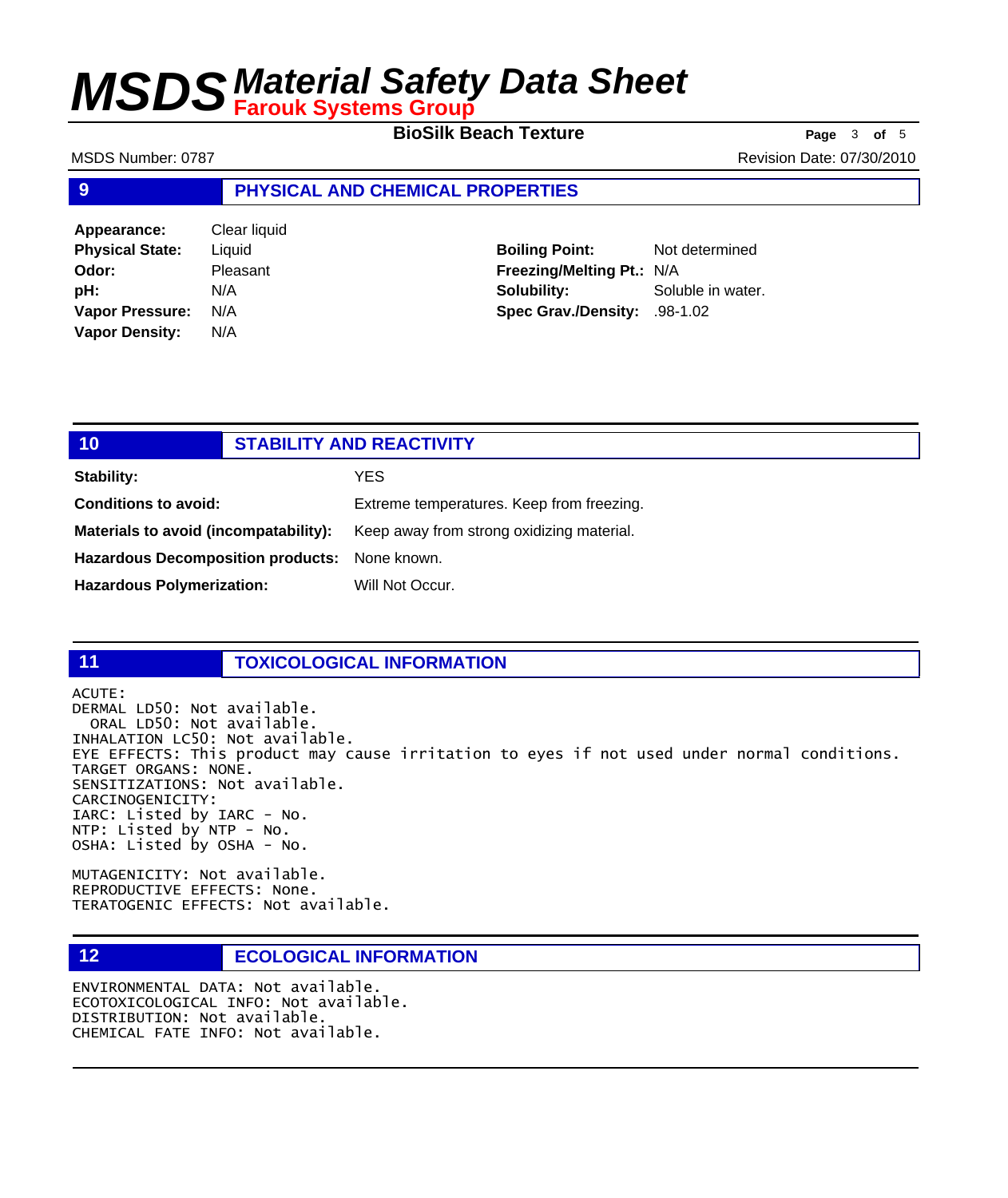**BioSilk Beach Texture Page** <sup>4</sup> **of** <sup>5</sup>

MSDS Number: 0787 Revision Date: 07/30/2010

### **13 DISPOSAL CONSIDERATIONS**

US EPA Waste Number and Descriptions:

DISPOSAL METHOD: Controlled release of diluted product into a biological wastewater treatment plant. COMPONENT WASTE NUMBER: No EPA Waste Numbers are applicable for this product's components. DISPOSAL INSTRUCTIONS: Dispose of waste material according to local, state and federal rules and regulations.

**14 TRANSPORT INFORMATION**

This product is not regulated as a hazardous material by the United States (DOT) or Canadian (TDG) transportation regulations.

DOT CLASSIFICATION: Shipping Name: BioSilk Beach Texture Class: None. Non-regulated, non-hazardous

IMDG CLASSIFICATION: Shipping Name: BioSilk Beach Texture Class: None. Non-regulated, non-hazardous

IATA CLASSIFICATION: Shipping Name: BioSilk Beach Texture Class: None. Non-regulated, non-hazardous

1-800-424-9300 1-703-527-3887 CHEMTREC

Outside the United States

## **15 REGULATORY INFORMATION**

UNITED STATES: SARA TITLE III (Superfund Amendments and Reauthorization Act) 311/312 HAZARD CATEGORIES Fire: No. Pressure Generating: No. Reactivity: No. Acute: No. 313 REPORTABLE INGREDIENTS: Not applicable. TITLE III NOTES: None. CERCLA(Comprehensive Response, Compensation, and Liability Act) CERCLA RQ: None. TSCA(Toxic Substance Release Act) TSCA REGULATORY: All ingredients are listed in the TSCA Inventory. CANADA: WHMIS(WORKER HAZARDOUS MATERIAL INFORMATION SYSTEM) This product is WHMIS controlled. CANADIAN INGREDIENT DISCLOSURE LIST: Propylene Glycol CANADIAN ENVIRONMENTAL PROTECTION ACT: All intentional ingredients are listed on the DSL(Domestic Substance List). EUROPEAN COMMUNITY: EU REGULATORY: All intentional ingredients are listed on the European's EINECS Inventory. STATE REGULATIONS: Not available. LOCAL REGULATIONS: Not available.